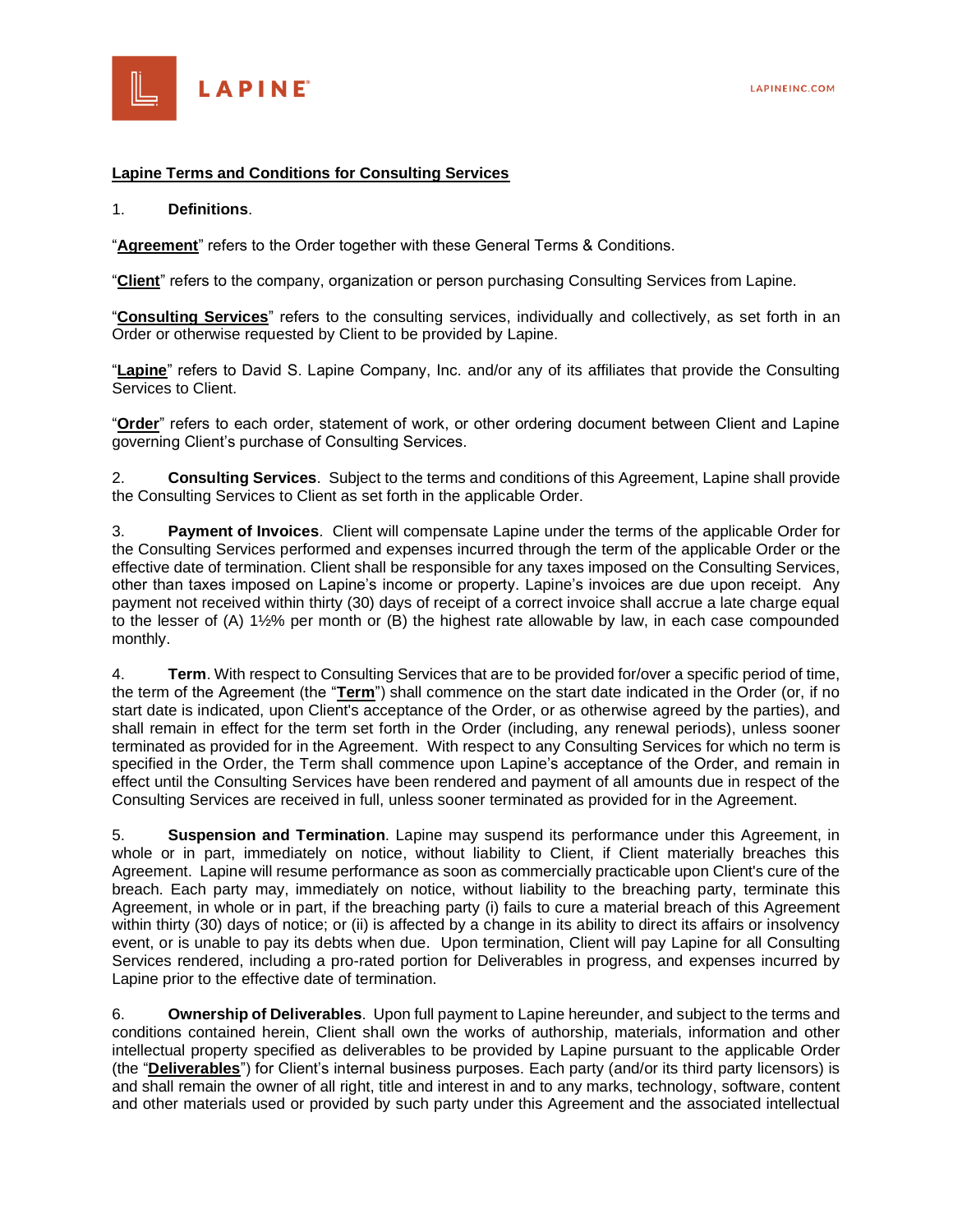property rights, including, without limitation, patents, trademarks, copyrights and trade secrets ("**IP Rights**") that either existed prior to the commencement date of the Order or are independently developed by such party on or after such commencement date (collectively, "**Pre-Existing Works**"). For clarification, except as otherwise expressly provided herein, Lapine will continue to own all IP Rights in or related to technology or software used or provided by Lapine in connection with the Consulting Services that constitute Pre-Existing Works, as updated by Lapine from time to time. Lapine hereby grants Client a non-exclusive, perpetual, worldwide, non-transferable (other than to its affiliates and any independent contractors performing services on its behalf), non-assessable and royalty-free license to access, use, reproduce, and operate such Lapine Pre-Existing Works, and to copy any documentation associated therewith as reasonably necessary in connection with access and use of the Deliverables.

7. **Approval of Deliverables**. Client shall approve each Deliverable that conforms in all material respects to the requirements set forth in the Order. Approval of a Deliverable shall be deemed given if Client has not provided Lapine with written notice of such approval or with written notice that a Deliverable does not conform with the foregoing within fifteen (15) days of delivery. If Lapine is unable to correct the deficiencies in a Deliverable within fifteen (15) days of notice thereof, Client shall be entitled, at its option, to a refund or credit of professional fees paid to Lapine hereunder with respect to the Consulting Services giving rise to such Deliverable and this shall be Client's sole and exclusive remedy, and Lapine's sole and exclusive obligation, with respect to any claim that a Deliverable does not conform to the requirements of this Agreement.

8. **Client Responsibilities**. Client shall cooperate with Lapine to allow Lapine to perform the Consulting Services, including, providing Lapine with reasonable and timely access to data, information and personnel of Client. With respect to the data and information provided by Client to Lapine for the performance of the Consulting Services, Client shall have the rights required to provide such data and information, and shall do so only in accordance with applicable law and with any procedures agreed upon in writing. Client shall be solely responsible for, among other things (a) the performance of its personnel and agents; (b) the accuracy and completeness of all data and information provided to Lapine for purposes of the performance of the Consulting Services; (c) making all management decisions, performing all management functions and assuming all management responsibilities; (d) designating a competent management member to oversee the Consulting Services; and (e) evaluating the adequacy and results of the Consulting Services. Lapine's performance is dependent upon the timely and effective satisfaction of Client's responsibilities hereunder and timely decisions and approvals of Client in connection with the Consulting Services. Lapine shall be entitled to rely on all decisions and approvals of Client.

9. **Limitation of Warranties**. THIS IS AN ENGAGEMENT FOR CONSULTING SERVICES. THE CONSULTING SERVICES AND DELIVERABLES MAY INCLUDE ADVICE AND RECOMMENDATIONS, BUT LAPINE WILL NOT MAKE ANY DECISIONS ON BEHALF OF CLIENT AND CLIENT IS SOLELY RESPONSIBLE FOR THE IMPLEMENTATION OF SUCH ADVICE AND RECOMMENDATIONS. LAPINE WARRANTS THAT IT SHALL PERFORM THE SERVICES IN GOOD FAITH AND IN A PROFESSIONAL MANNER. LAPINE DISCLAIMS ALL OTHER WARRANTIES, EITHER EXPRESS OR IMPLIED, INCLUDING, WARRANTIES OF MERCHANTABILITY AND FITNESS FOR A PARTICULAR PURPOSE.

# 10. **Indemnification**.

(a) Lapine shall indemnify, defend, and hold harmless Client and its officers, directors, employees and agents from all claims, liabilities, or expenses relating to the Consulting Services ("**Claims**") attributable to the claims of third parties for infringement by a Deliverable of any U.S. patent existing at the time of delivery and known to Lapine or copyright or any unauthorized use of any trade secret, except to the extent that such infringement or unauthorized use arises from, or could have been avoided except for (i) modification of such Deliverable other than by Lapine or its subcontractors or use thereof in a manner not contemplated by the Order, (ii) the failure of the indemnified party to use any corrections or modifications made available by Lapine, (iii) information, materials, instructions, specifications, requirements or designs provided by or on behalf of the indemnified party, or (iv) the use of such Deliverable in combination with any platform, product, network or data not provided by Lapine. If Client's use of any such Deliverable, or any portion thereof, is or is likely to be enjoined by order of a court of competent jurisdiction as such an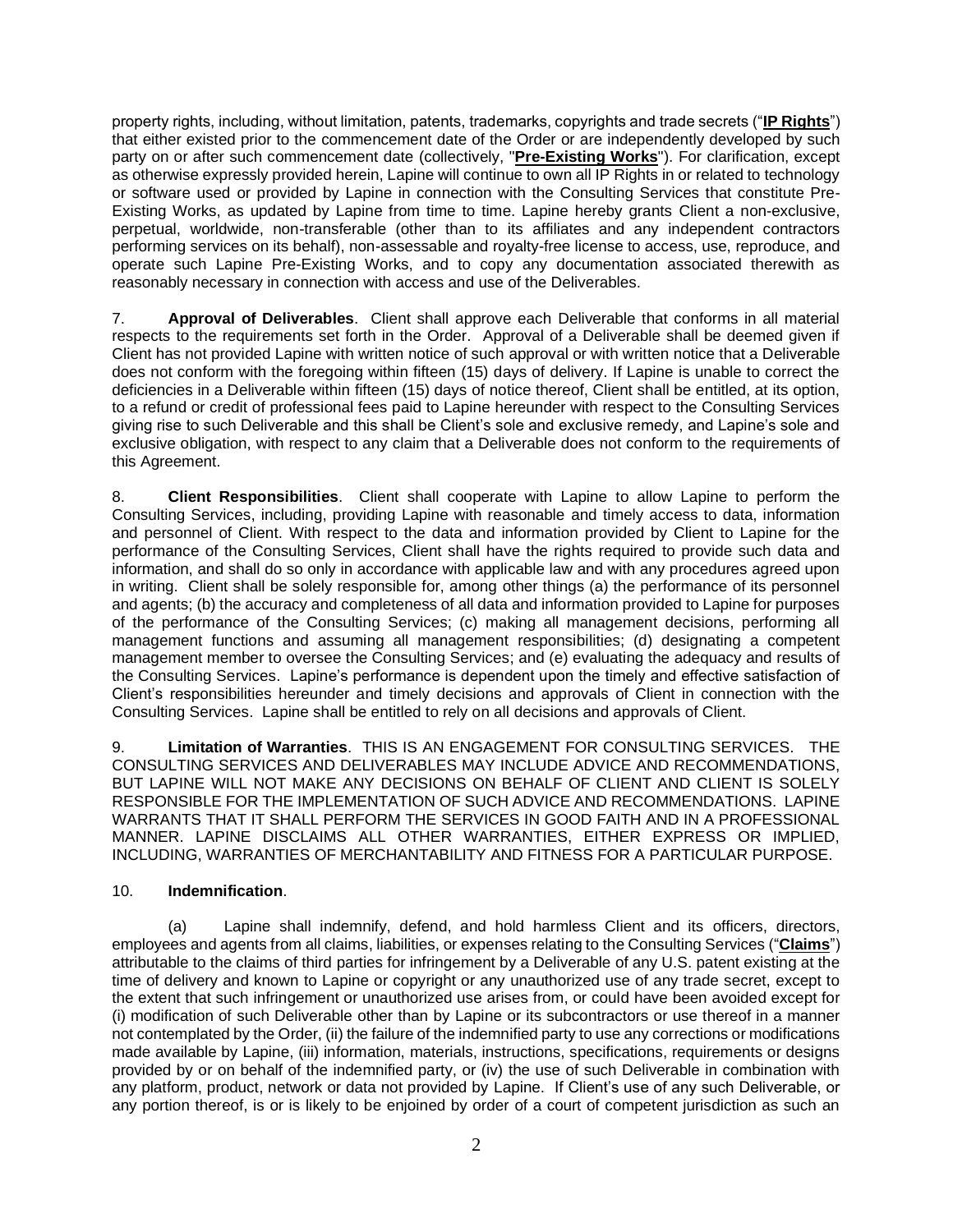infringement or unauthorized use, Lapine, at its option and expense, shall have the right to (x) procure for Client the continued use of such Deliverable, (y) replace such Deliverable with a non-infringing Deliverable, or (z) modify such Deliverable so it becomes non-infringing; provided that, if (y) or (z) is the option chosen by Lapine, the replacement or modified Deliverable is capable of performing substantially the same function. In the event Lapine cannot reasonably procure, replace or modify such Deliverable in accordance with the immediately preceding sentence, Lapine may require Client to cease use of such Deliverable and refund the professional fees paid to Lapine with respect to the Consulting Services giving rise to such Deliverable. The foregoing provisions of this Section constitute the sole and exclusive remedy of the indemnified parties, and the sole and exclusive obligation of Lapine, relating to a claim that any of Lapine's Deliverables infringes any patent, copyright or other intellectual property right of a third party.

(b) Client shall indemnify, defend, and hold harmless Lapine and its officers, directors, employees and agents from all Claims attributable to the claims of third parties arising from (i) Lapine's use of information or materials provided by Client to Lapine for Lapine's use in connection with the Consulting Services or (ii) product liability claims arising from Client's products and services.

(c) The indemnifying party's ("**Indemnifying Party**") indemnification and hold harmless obligation to the indemnified party ("**Indemnified Party**") is expressly conditioned on the following: (i) Indemnifying Party shall be notified in writing promptly of any such claim or demand, (ii) Indemnifying Party shall have sole control of the defense of any action or such claim or demand and of all negotiations for its settlement or compromise; and that (iii) Indemnified Parties shall cooperate Indemnifying Party in a reasonable way and at Indemnifying Party expense to facilitate the settlement or defense of such claim or demand. The Indemnified Party may, at its expense and option, use counsel of their choosing to observe the defense of any such claim. Indemnifying Party may not settle or otherwise dispose of a claim without Indemnified Party's prior written consent, which consent shall not be unreasonably withheld.

11. **Limitation on Damages**. Each party, its subsidiaries, subcontractors, and their respective personnel shall not be liable for any Claims for an aggregate amount in excess of (i) in the case of Lapine, the fees paid by Client to Lapine pursuant to the applicable Order under which liability is asserted, or (ii) in the case of Client, the fees paid and payable by Client to Lapine pursuant to the applicable Order under which liability is asserted, except to the extent resulting from their recklessness, bad faith or intentional misconduct. In no event shall either party, its subsidiaries, subcontractors, or their respective personnel be liable for any loss of use, data, goodwill, revenues or profits (whether or not deemed to constitute a direct Claim), or any consequential, special, indirect, incidental, punitive or exemplary loss, damage, or expense relating to the Consulting Services. The provisions of this Section 11 shall not apply to any Claim for which one party has an express obligation to indemnify the other pursuant to Section 10.

12. **Force Majeure**. Neither party shall be liable for any delays or non-performance directly or indirectly resulting from circumstances or causes beyond its reasonable control, including, fire, epidemic or other casualty, act of God, strike or labor dispute, war or other violence, or any law, order or requirement of any governmental agency or authority.

13. **Limitation on Actions**. No action, regardless of form, relating to the Consulting Services, may be brought by either party more than one year after the cause of action has accrued, except that an action for non-payment may be brought not later than one year following the due date of the last payment owing to the party bringing such action.

14. **Independent Contractor**. Each party is an independent contractor and neither party is, nor shall be considered to be, nor shall purport to act as, the other's agent, partner, fiduciary, joint venture, or representative.

# 15. **Confidentiality and Internal Use**.

(a) To the extent that, in connection with this Agreement, either party (each, the "**Receiving Party**") comes into possession of any confidential information of the other (the "**Disclosing Party**"), it will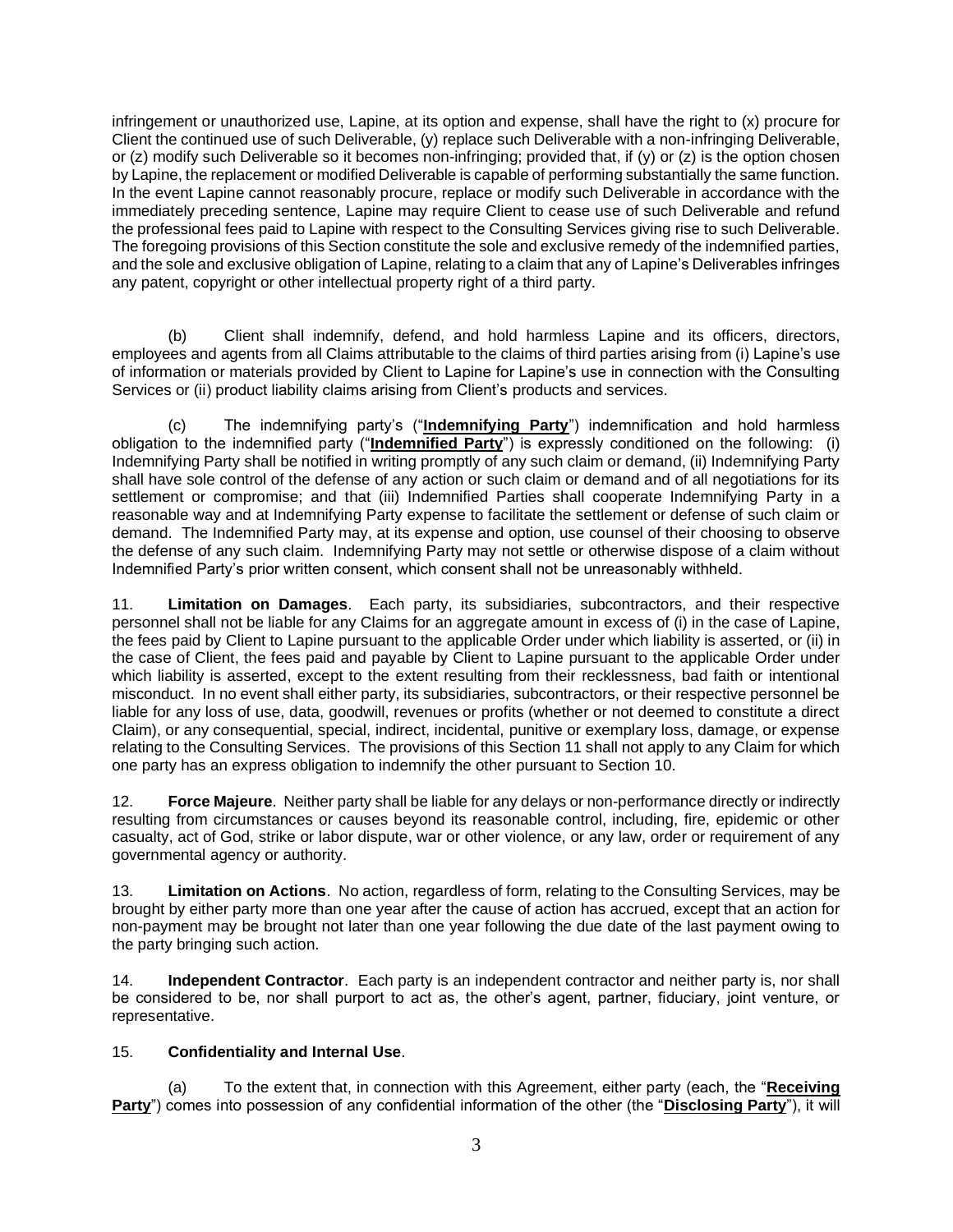(i) not disclose such information to any third party without the Disclosing Party's consent and (ii) use at least the same degree of care as it employs in maintaining in confidence its own confidential information of a similar nature, but in no event less than a reasonable degree of care. The Disclosing Party hereby consents to the Receiving Party disclosing such information (i) as expressly set forth in the Order, (ii) to contractors in connection with the Order that have agreed to be bound by confidentiality obligations similar to those in this Section 15(a), (iii) as may be required by law or regulation, or to respond to governmental inquires, or in accordance with applicable professional standards or rules, or in connection with litigation pertaining hereto, or (iv) to the extent such information (A) is or becomes publicly available other than as the result of a disclosure in breach hereof, (B) becomes available to the Receiving Party on a nonconfidential basis from a source that the Receiving Party believes is not prohibited from disclosing such information to the Receiving Party, (C) is already known by the Receiving Party without any obligation of confidentiality with respect thereto, or (D) is developed by the Receiving Party independently of any disclosures made to the Receiving Party hereunder.

(b) All Consulting Services and Deliverables shall be solely for Client's benefit and are not intended to be relied upon by any person or entity other than Client. Client shall not disclose the Consulting Services or Deliverables or refer to the Consulting Services or Deliverable in any communication, to any person or entity other than Client except (i) as specifically set forth in the Order, or (ii) to Client's contractors solely for the purpose of their providing services to Client, provided that such contractors comply with the restrictions on disclosure set forth in this sentence. Notwithstanding the foregoing, Client shall not be prohibited from creating its own materials based on the content of such Consulting Services and Deliverables and using and disclosing such Client-created materials for external purposes, provided that Client does not, expressly or by implication, in any manner whatsoever, attribute such materials to Lapine or otherwise refer to or identify Lapine in connection with such materials. Client shall indemnify and hold harmless Lapine, its subsidiaries, subcontractors and their respective personnel from all Claims attributable to claims of third parties relating to Client's use or disclosure of the Consulting Services or Deliverables.

(c) Lapine may use Client's name and logo as part of a list of representative clients.

16. **Survival and Interpretation**. All provisions which are intended by their nature to survive performance of the Consulting Services shall survive such performance, or the expiration or termination of Term. In the event of any conflict or ambiguity between these terms and the Order, these terms shall control. Each of the provisions of these terms shall apply to the fullest extent of the law, whether in contract, statute, tort (such as negligence), or otherwise, notwithstanding the failure of the essential purpose of any remedy. Any references herein to the term "including" shall be deemed to be followed by "without limitation."

17. **Non-exclusivity**. Lapine may (i) provide any services to any person or entity, and (ii) develop for itself, or for others, any materials or processes including those that may be similar to those produced as a result of the Consulting Services, provided that, Lapine complies with its obligations of confidentiality set forth hereunder.

### 18. **Waiver of Jury Trial. THE PARTIES HEREBY IRREVOCABLY WAIVE, TO THE FULLEST EXTENT PERMITTED BY LAW, ALL RIGHTS TO TRIAL BY JURY IN ANY ACTION, PROCEEDING OR COUNTERCLAIM RELATING TO THIS ENGAGEMENT.**

19. **Entire Agreement, Amendment, and Notices**. These terms, and the Order, including attachments, constitute the entire agreement between the parties with respect to the Consulting Services, supersede all other oral and written representations, understandings or agreements relating to the Consulting Services, and may not be amended except by written agreement signed by the parties. All notices hereunder shall be (i) in writing, (ii) delivered to the representatives of the parties at the addresses set forth in the Order, unless changed by either party by notice to the other party, and (iii) effective upon receipt.

20. **Governing Law, Jurisdiction and Venue, and Severability**. These terms, the Order, including attachments, and all matters relating to the Consulting Services, shall be governed by, and construed in accordance with, the laws of the State of Connecticut (without giving effect to the choice of law principles